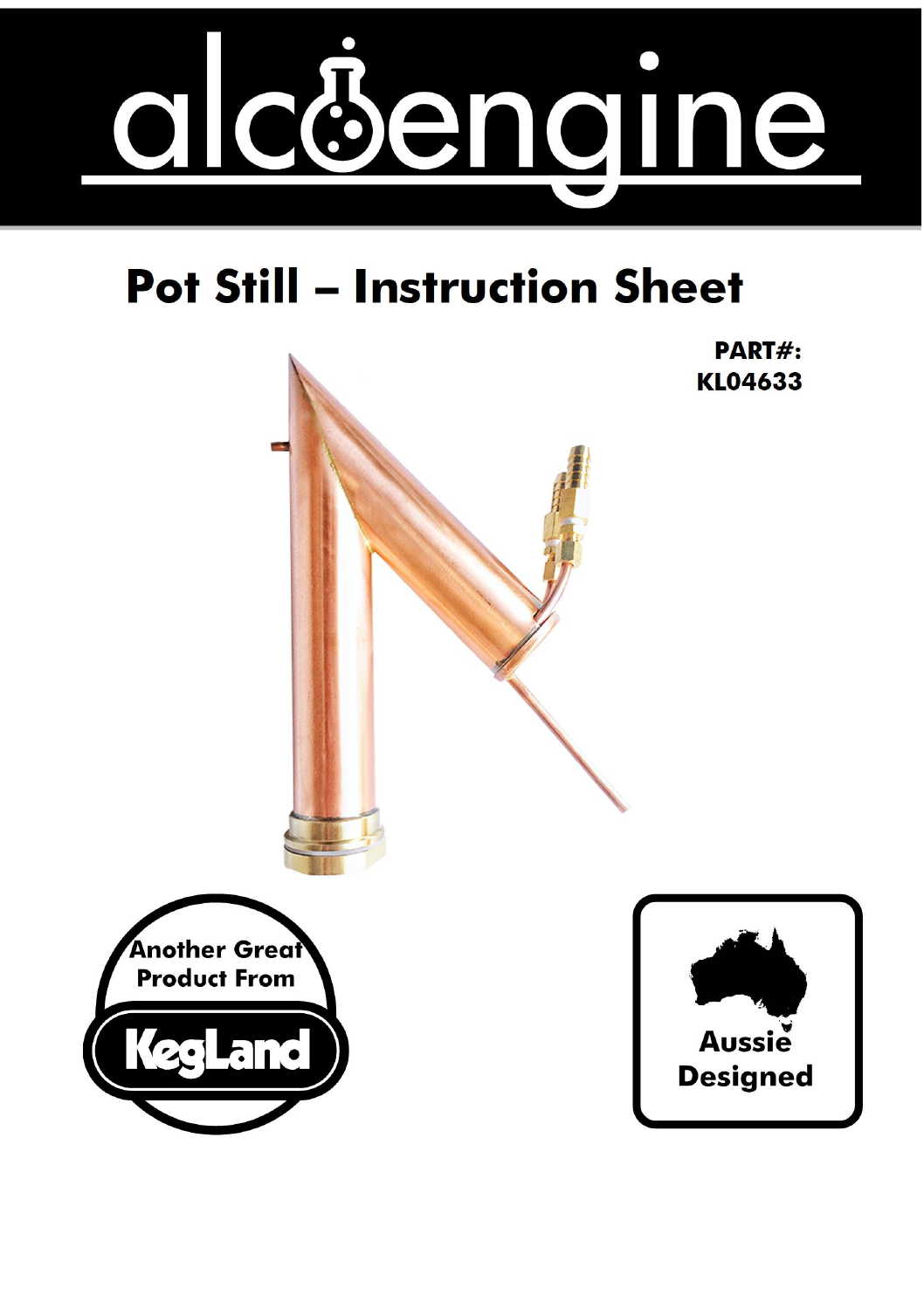#### **IMPORTANT SAFEGUARDS**

When using any electrically powered product, basic safety precautions should always be followed, including the following:

WARNING – to reduce the risk of fire, electrical shock or injury to persons or property

- WARNING Do not touch the metal parts of the still without gloves during or after operation – it will be VERY HOT and could cause burns.
- WARNING Do NOT open the lid while liquid is boiling.
- WARNING Use in a well ventilated area away from naked flames.
- WARNING Do not overfill boiler. IF THE BOILER IS OVERFILLED THERE IS A RISK THAT BOILING LIQUID MAY BE EJECTED.
- Regularly inspect around the inlet of the power inlet socket for liquid or moisture. If liquid is evident around power connectors, do not use appliance and dry thoroughly before use. If liquid is present continuously, check for water leakage and if necessary return to supplier for repair.
- Always operate the still from a power source of the same voltage, frequency and rating as indicated on the product identification plate.
- This appliance is not intended for use by young children or infirm persons unless they have been adequately supervised by a responsible person to ensure that they can use the appliance safely.
- Young children should be supervised to ensure that they do not play with the appliance.
- This appliance should be used with a residual current device (safety switch). Consult a qualified electrician for advice.
- Do not operate any product with a damaged cord or plug, or after the product malfunctions or is damaged in any way. Return the complete product to the place of purchase for inspection, repair or replacement.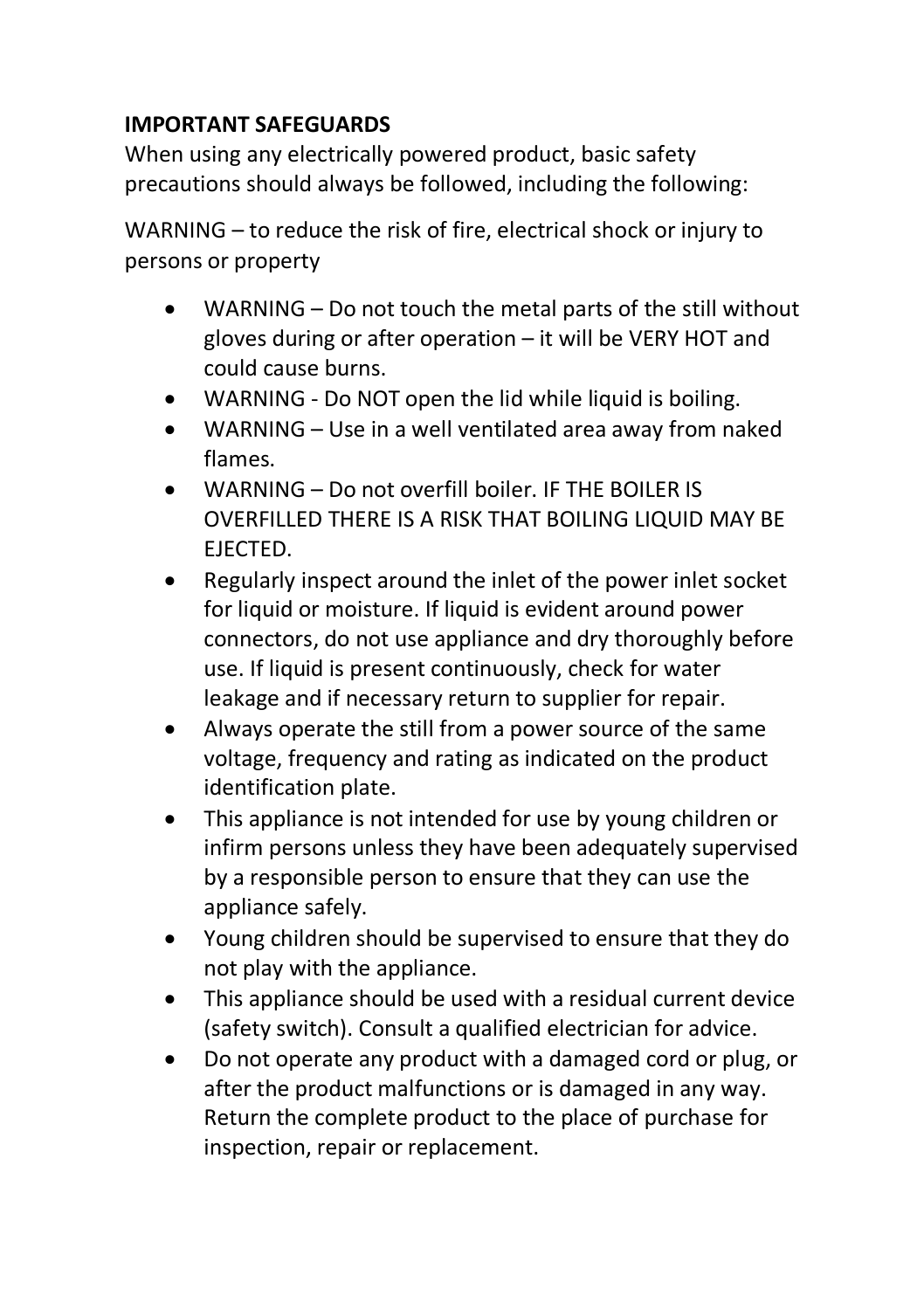- To reduce the risk of electric shock, do not immerse or expose the product or flexible cord to rain, moisture or any other liquid other than those necessary for the correct operation of the product.
- Switch off and unplug from outlet before filling, emptying or when not in use and before assembling or disassembling parts and before cleaning.
- Do not leave appliance unattended when switched on.
- Do not use appliance for other than its intended use.
- Always keep appliance on a level surface before, during and after use.
- Do not move the appliance when it is switched on.
- Do not switch on unless there is liquid covering the element in the boiler.
- Do not switch on unless the lid is in place.
- Do not let the cord hang over the edge of a table or bench or touch a hot surface.
- The use of attachments or accessories may cause personal or property hazards or injuries.
- This product is intended for normal household / domestic use only. Failure to follow the above instructions could result in damage to the still, property or injury to the user.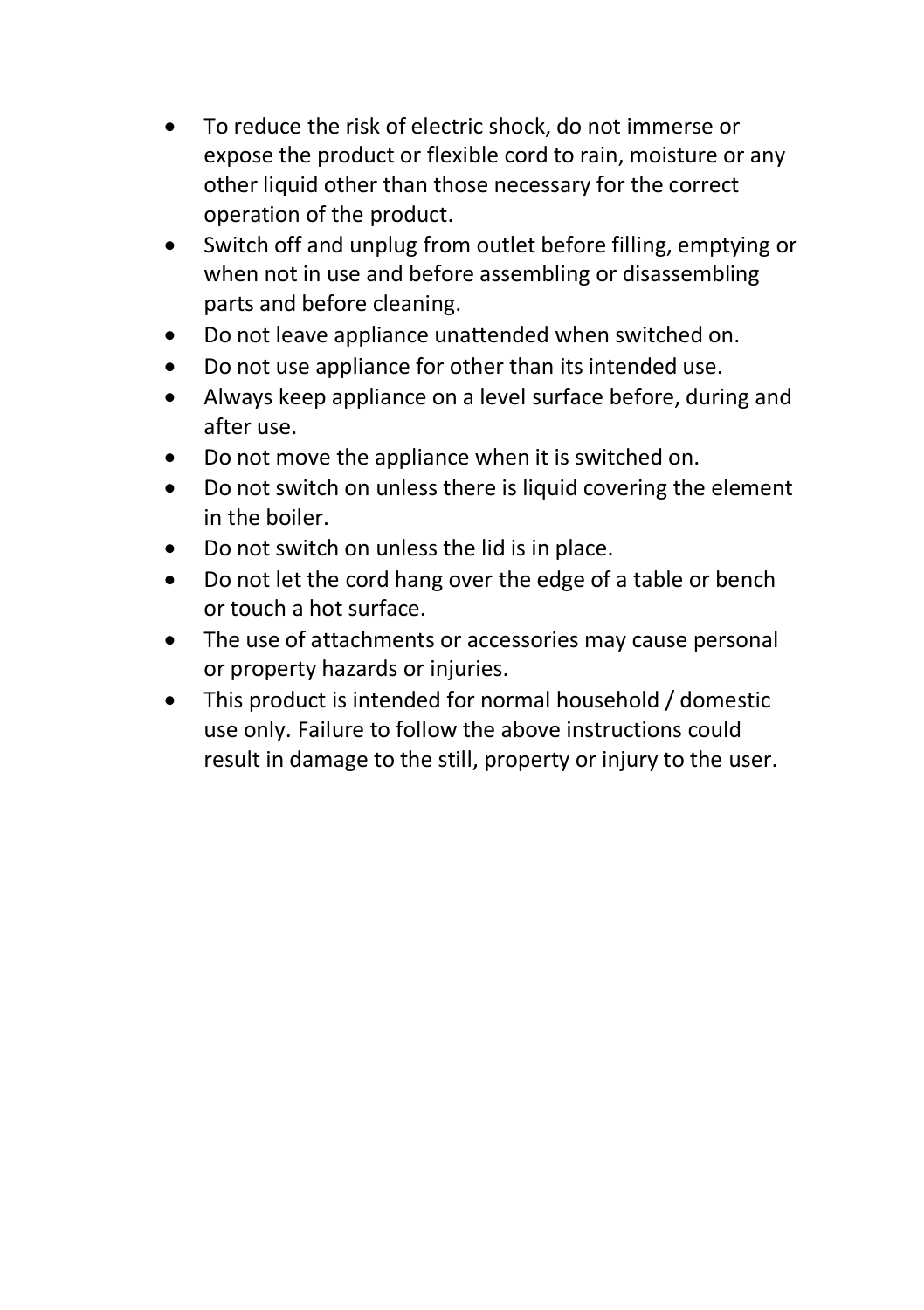## **Setting up**

- 1. BEFORE USING THE STILL FOR THE FIRST TIME, TURN THE STILL UPSIDE DOWN AND RUN PLENTY OF CLEAN WARM WATER THROUGH THE BOTTOM. This will clean out any manufacturing residues.
- 2. Insert the threaded part of the column through the lid. On the INSIDE of the lid, put the white rubber washer over the threads of the column and then screw the big brass nut onto the column. Make sure it is fairly tight by holding the column and turning the lid, but not too tight. You can see how it goes in the picture.
- 3. Place the boiler on a HEATPROOF SURFACE on level ground.
- 4. Place the lid and column on top of the boiler.
- 5. Make sure the lid is centred on the boiler and close the clamps to hold the lid down.
- 6. If you want to extend the output tube, make sure you use a food grade product. DON'T use vinyl or PVC as it can leach poisons. The best thing to use is beverage line from the home brew store (it is used for kegs).
- 7. Connect the cooling water by connecting a garden hose to one of the brass connectors at the top of the still. Connect another piece of garden hose to the other top connector and let this hose run into a drain, or better still, the garden. It doesn't matter which one the water goes in and which one it comes out. I strongly recommend the use of a water recirculating system for your cooling water instead of wasting it. Contact your dealer for more information on our pumps. The quality of the cooling water is not important, as the still is designed so that this water will never come in contact with the product.
- 8. Insert the thermometer into the small hole in the side. Make sure it goes in about 4cm. There are spots that need to be pushed through a little harder as these are what grip the thermometer. The photo gives you an idea of how far it should go in.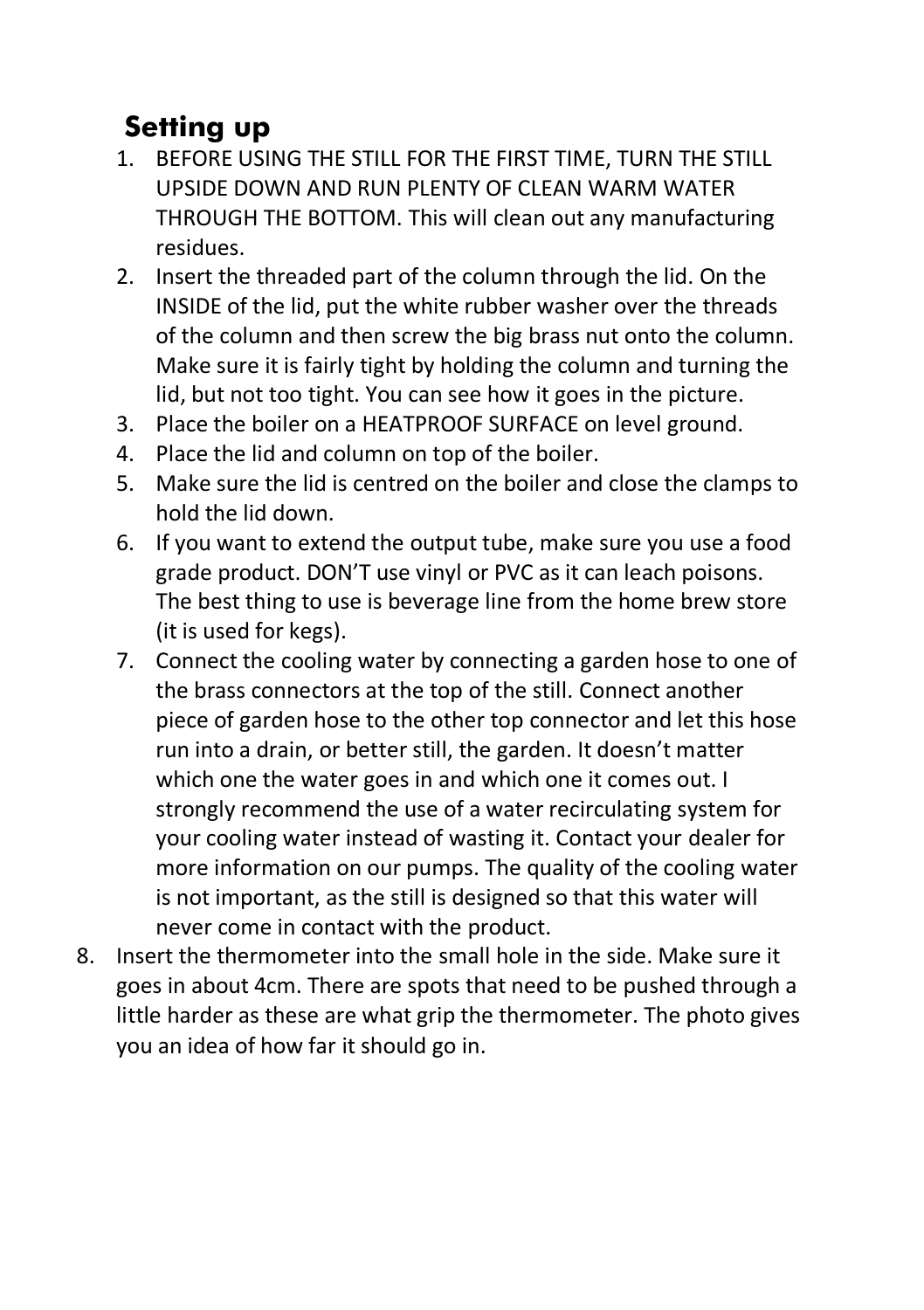### **Your still is now ready to use!**

You should give the still a good run through with water to become familiar with its operation and to clean anything out that may be left from manufacture and transport.

### **Minimising amount of cooling water used**

1. Unlike other stills, THE COOLING WATER DOES NOT IN ANY WAY CONTROL THE TEMPERATURE SHOWN BY THE THERMOMETER OR THE PURITY OF THE OUTPUT. DO NOT ATTEMPT TO CONTROL THE STILL HEAD TEMERATURE BY REDUCING COOLING WATER FLOW! If you turn the cooling water down to try and raise the temperature, your product will steam out the top and very quickly be gone. You will get a very low yield and poor quality.

2. You do not need to turn the cooling water on until the thermometer reads about 30C.

3. Start flow at about 1L per minute

4. Once the still is running properly, you can slowly reduce the amount of water flowing until the copper pipe where the cooling water is coming out is quite warm.

5. If you see vapour or liquid come out of the top of the column, then you need to increase the water flow.

6. If you are using a pump or other recycling system, just let it run full speed – there is no reason to reduce the flow rate.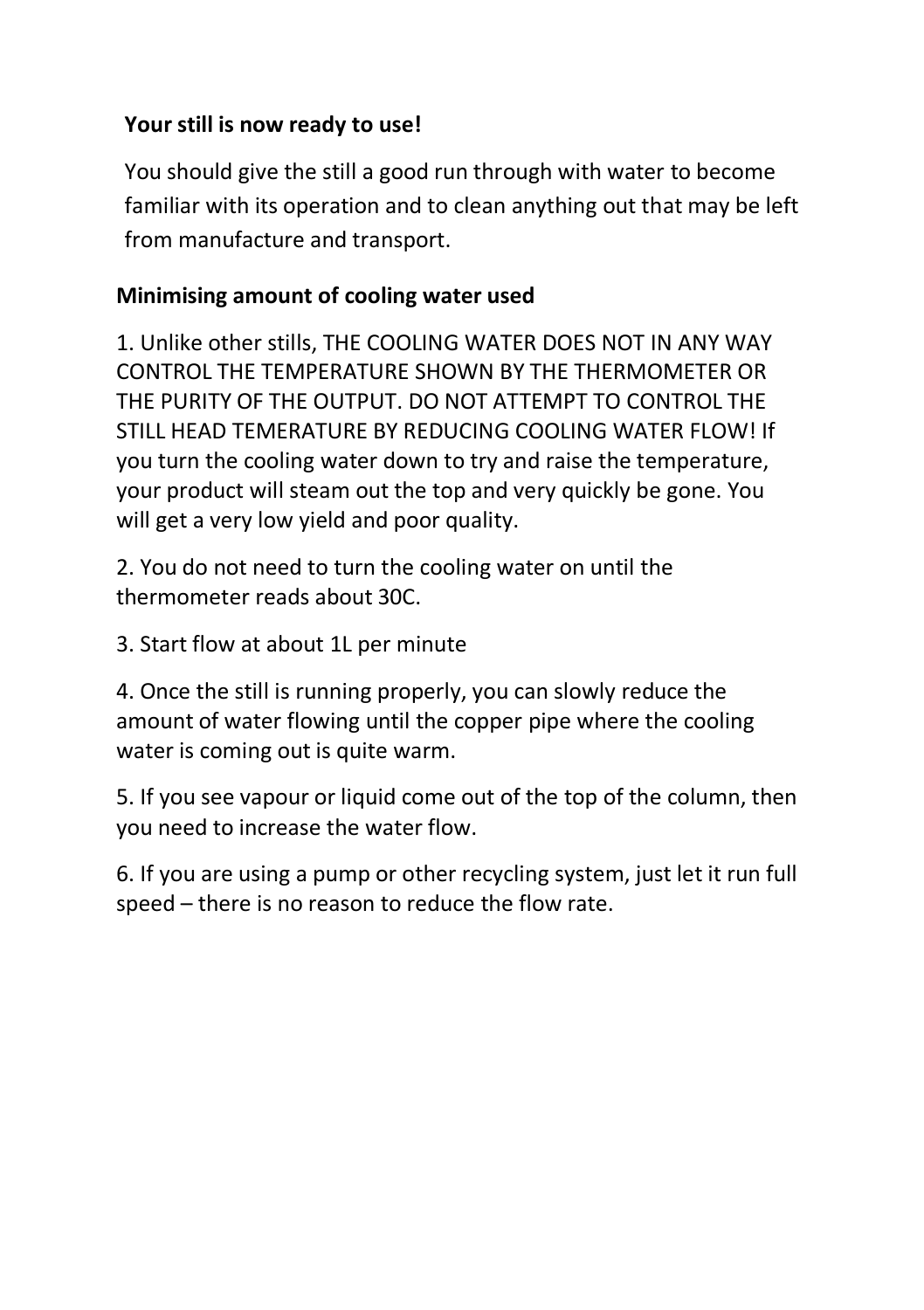#### **Distilling water**

- 1. Fill the boiler with water. Leave at least 100mm from the top of the boiler.
- 2. Set up the still as in the instructions before.
- 3. Place a clean cup or other collection vessel under the copper pipe at the side of the still. Preferably use glass as it will not smell or taste like plastic may.
- 4. Turn on the power to the boiler.
- 5. When the thermometer reads 30C, start the cooling water flow (from the garden hose).
- 6. The thermometer will read about 100C continuously.
- 7. Once the water is boiling, you should soon be getting hot, pure water from the output pipe.
- 8. Be sure to switch off the power before all the water in the boiler is used.
- 9. Turn off the cooling water.

WARNING – DO NOT TOUCH THE METAL PARTS OF THE STILL DURING OR AFTER OPERATION. IT WILL BE VERY HOT. USE GLOVES AND EXTREME CARE IF TOUCHING THE STILL WHILE HOT.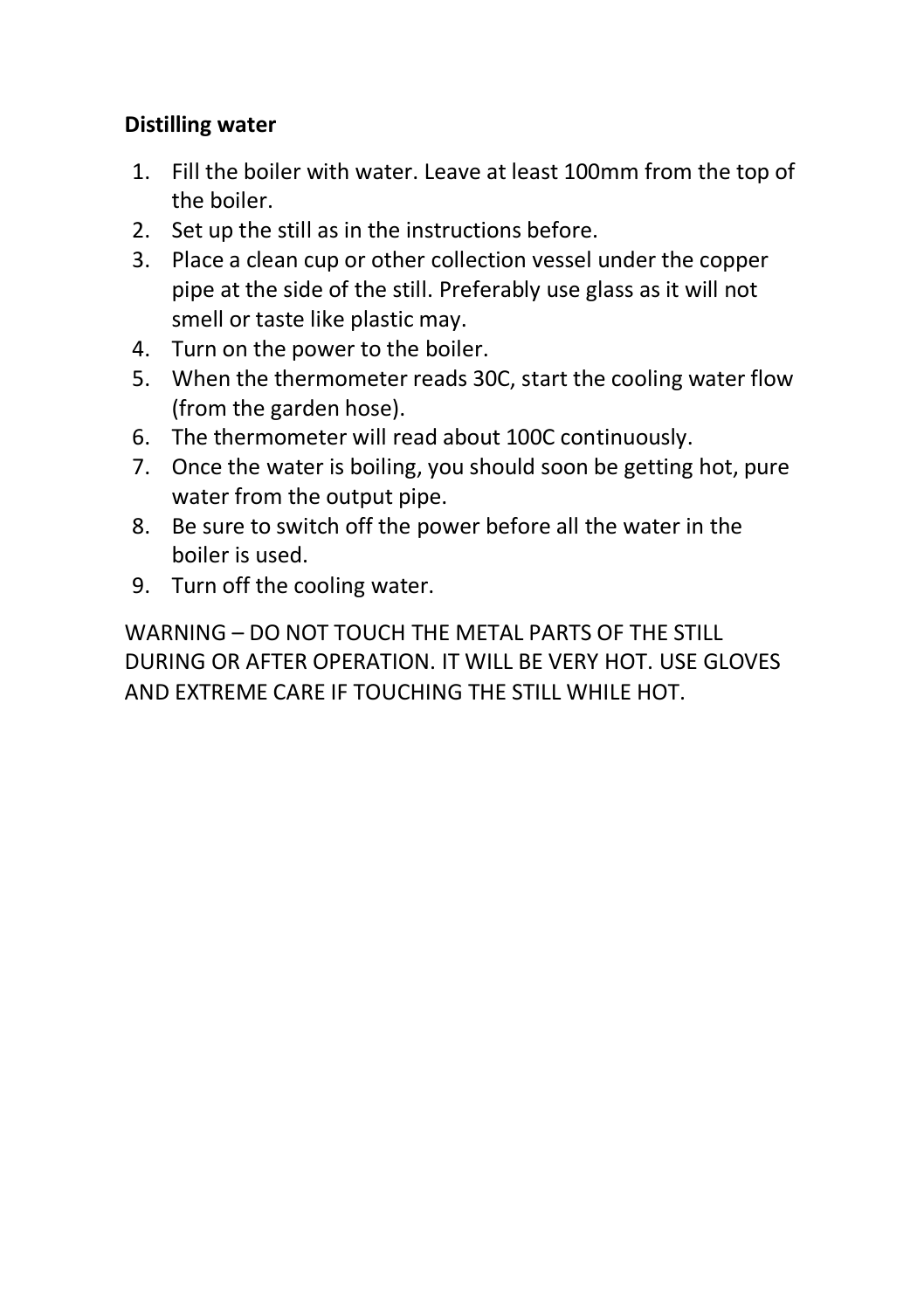#### **Essential Oils**

The topic of essential oils is a huge one, and cannot be covered completely in this guide. There is information available on the web, or in books, but the information below will tell you how to distil them once you know which method to use. Have a look at www.homedistiller.org this has a bit of information.

Most types of oils are extracted by steam distillation.

Put enough water in the boiler to cover the element, plus a bit more.

Place a wire basket or similar so it hangs above the water in the boiler. Arrange your leaves etc in this basket.

Distil as per water.

The first few mL of product will be the oil you are after, the rest will be more like flavoured water. Some things like rose petals produce only a VERY small amount of oil.

Some products need to be water extracted.

Soak the leaves etc in water for several days. Strain the liquid off and pour the liquid into the boiler, making sure there is enough to cover the element. Distil as per water. Collect in small amounts as each will have a different character.

Other products need to be alcohol extracted. Follow the same instructions as for water extraction, but soak in alcohol instead of water.